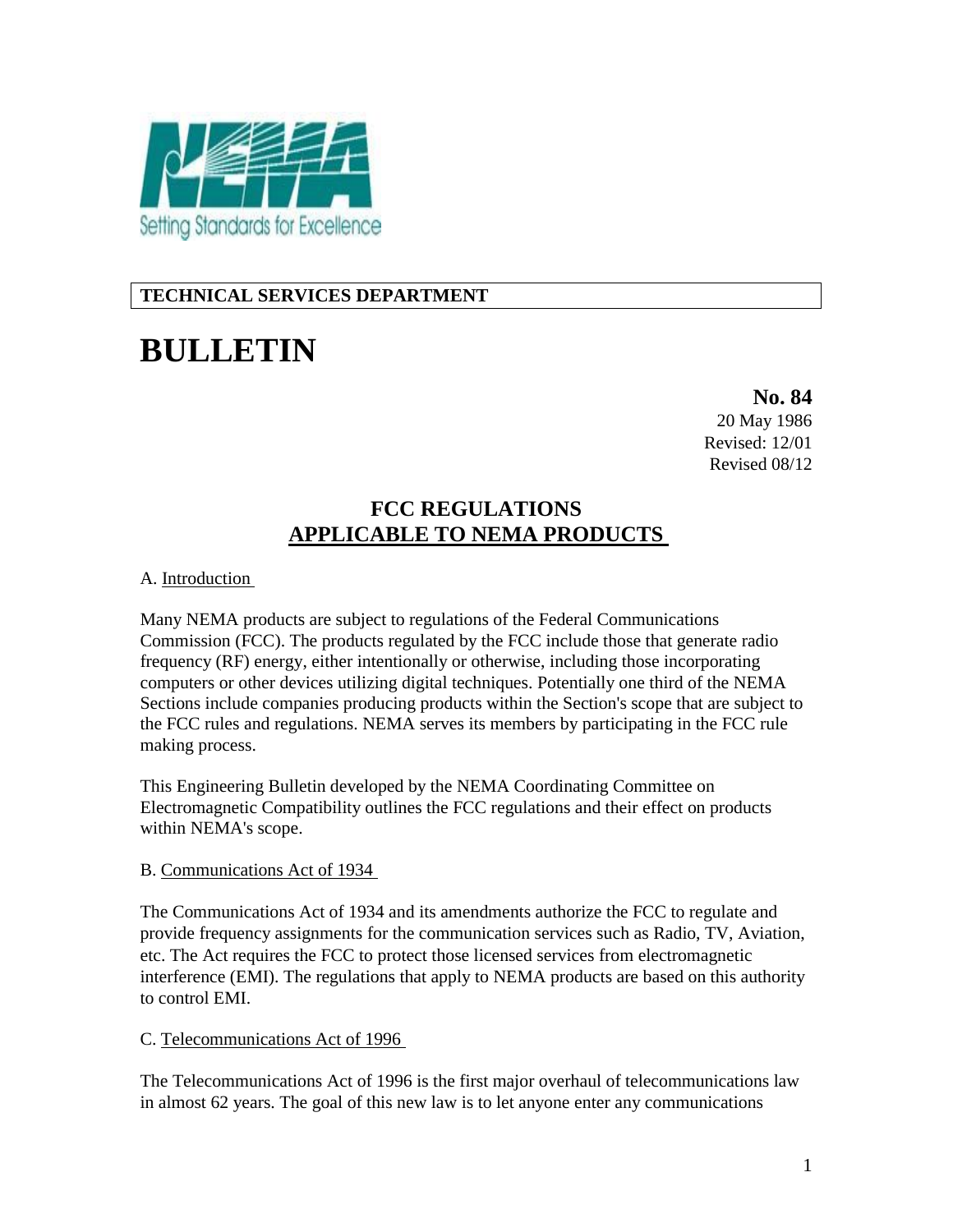business -- to let any communications business compete in any market against any other.

The Telecommunications Act of 1996 has the potential to change the way we work, live and learn. It will affect telephone service -- local and long distance, cable programming and other video services, broadcast services and services provided to schools.

The best reference for information on the act is at *<http://www.fcc.gov/encyclopedia/useful-links-other-material-office-legislative-affairs>*

# D. Application to NEMA Products

NEMA products must not cause harmful interference to any of the radio communication services. "Harmful interference" is any emission, radiation or induction that endangers the functioning of any safety service or seriously degrades, obstructs or repeatedly interrupts a properly operating radio communication service. If harmful interference is caused, the operator is to take steps to eliminate it. Also the FCC wants apparatus operated with the minimum power possible to accomplish its purpose.

The FCC regulations provide no protection to NEMA products for interference from any source including other NEMA products. Thus the NEMA member manufacturer will want to consider the Electromagnetic environment, including that produced by authorized transmitters, in which the product will operate. A manufacturer may incorporate such features as shielding and filtering to ensure the proper functioning of the product in this environment.

Although the FCC Rules and Regulations very seldom require the licensing of NEMA products, some products will require prior approval by the FCC before being marketed. It is clearly the responsibility of the NEMA members to satisfy themselves of the regulatory status of their specific product.

The specific technical regulations applicable to NEMA products are in Part 15 and Part 18 of Title 47 of the Code of Federal Regulations. Marketing and equipment authorization rules are in Part 2. Companies wishing to operate a low power communication device for experimental and research purposes may apply for a license under Part 5. This paper describes FCC rules and procedures believed to be most likely of interest to NEMA members. NEMA members, however, have a responsibility to be familiar with the regulations and to abide with their provisions.

# E. Part 15 "Radio Frequency Devices"

Part 15 regulates certain deliberate generators of RF ("restricted radiation devices"), such as radio and Television receivers and digital computers, low power communication devices, including radio control, telemetering devices and power line carrier systems, as well as nonintentional generators of RF ("incidental radiation devices"), such as commutator motors and solid state motor controllers. NEMA products interests include products incorporating computing devices, and may include field disturbance sensors and low power communication devices such as control and security alarm devices, and telemetering devices, most of which come under tailored regulations as subparts of Part 15.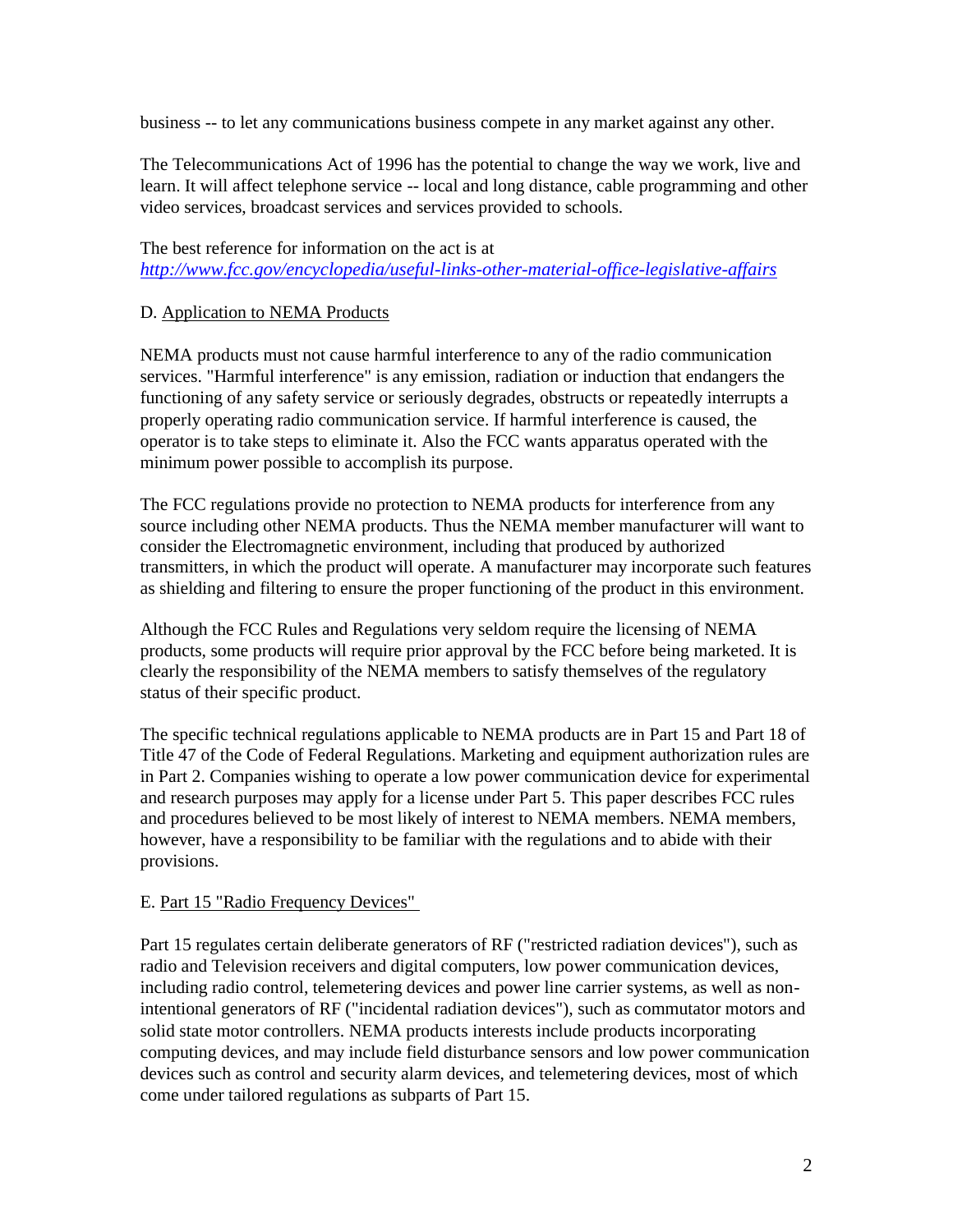Subpart 15 B "Unintentional Radiators" applies to computers and similar electronic equipment that use digital techniques, and generate and use RF energy for timing and control purposes. Almost all NEMA products subject the digital device requirements are exempt from complying with requirements other than the basic noninterference requirement. The exemptions are:

- A computing device utilized in any transportation vehicle including motor vehicles and aircraft.
- An electronic control or power system utilized by public utility or in an industrial plant. (CAUTION controllers utilizing digital techniques, which are installed in office buildings and the like, are, in general, not exempt from these requirements.)
- Industrial, commercial, and medical test equipment
- A computing device utilized in an appliance, e.g., microwave oven, dishwasher, clothes dryer, etc.
- Specialized medical computing devices (generally used at the direction of or under the supervision of a licensed health care practitioner) whether used in a patient's home or a health care facility. Non-specialized medical devices marketed through retail channels for use by the general public are not exempted. This exemption also does not apply to computers used for record keeping or any other purpose not directly concerned with medical treatment.<sup>1</sup>

# *More exemptions have been added to this section (See Section 15.103 below).*

*The following devices are subject only to the general conditions of operation in [§§ 15.5](http://web2.westlaw.com/find/default.wl?mt=FederalGovernment&db=1000547&rs=WLW12.01&docname=47CFRS15.5&rp=%2ffind%2fdefault.wl&findtype=VP&ordoc=5087870&tc=-1&vr=2.0&fn=_top&sv=Split&tf=-1&pbc=EC151224&utid=1) and [15.29](http://web2.westlaw.com/find/default.wl?mt=FederalGovernment&db=1000547&rs=WLW12.01&docname=47CFRS15.29&rp=%2ffind%2fdefault.wl&findtype=VP&ordoc=5087870&tc=-1&vr=2.0&fn=_top&sv=Split&tf=-1&pbc=EC151224&utid=1) and are exempt from the specific technical standards and other requirements contained in this part. The operator of the exempted device shall be required to stop operating the device upon a finding by the Commission or its representative that the device is causing harmful interference. Operation shall not resume until the condition causing the harmful interference has been corrected. Although not mandatory, it is strongly recommended that the manufacturer of an exempted device endeavor to have the device meet the specific technical standards in this part.*

*(a) A digital device utilized exclusively in any transportation vehicle including motor vehicles and aircraft.*

*(b) A digital device used exclusively as an electronic control or power system utilized by a public utility or in an industrial plant. The term public utility includes equipment only to the extent that it is in a dedicated building or large room owned or leased by the utility and does not extend to equipment installed in a subscriber's facility.*

 $\overline{a}$ 

 $<sup>1</sup>$  This exemption was granted in response to a petition from NEMA</sup>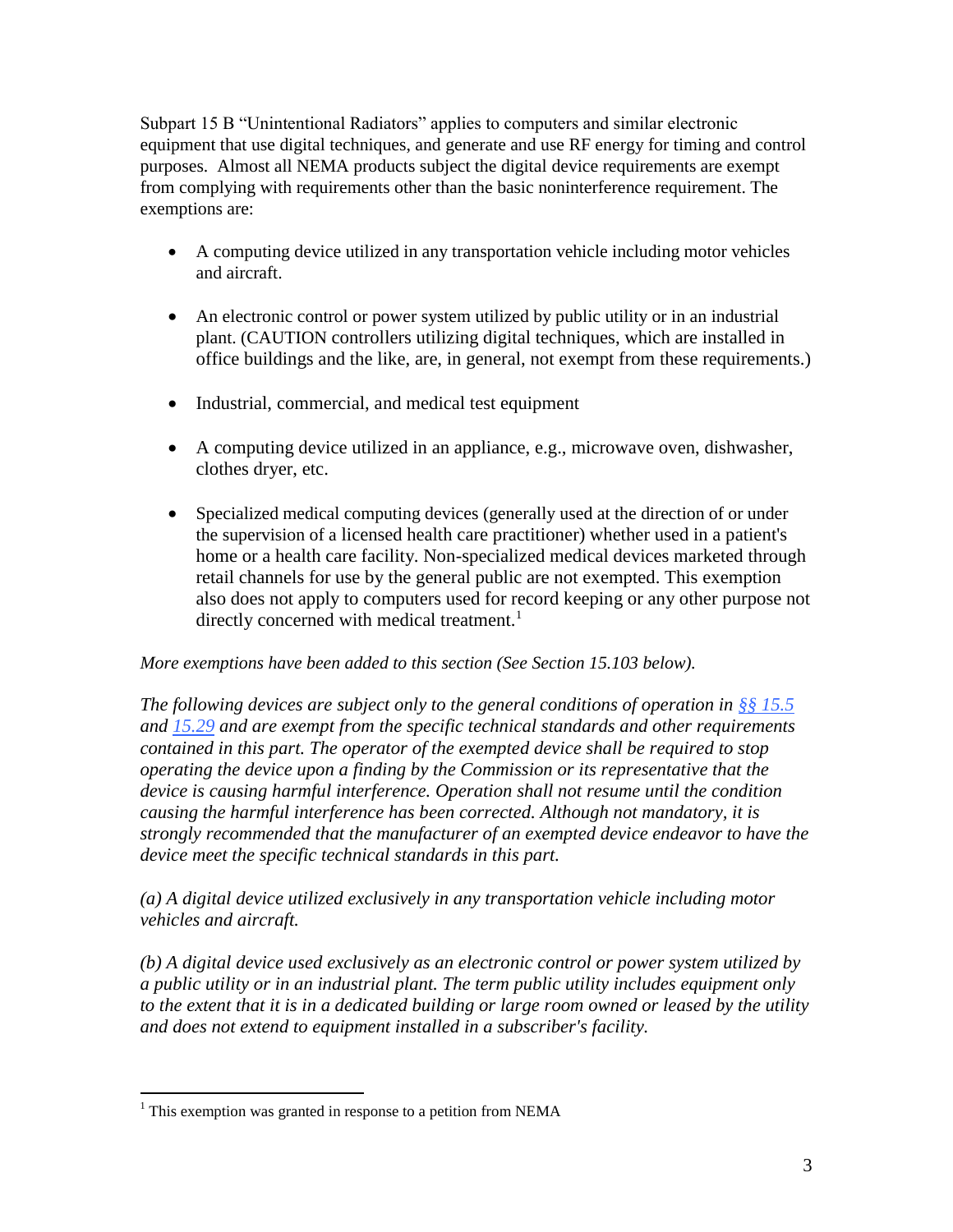*(c) A digital device used exclusively as industrial, commercial, or medical test equipment.*

*(d) A digital device utilized exclusively in an appliance, e.g., microwave oven, dishwasher, clothes dryer, air conditioner (central or window), etc.*

*(e) Specialized medical digital devices (generally used at the direction of or under the supervision of a licensed health care practitioner) whether used in a patient's home or a health care facility. Non-specialized medical devices, i.e., devices marketed through retail channels for use by the general public, are not exempted. This exemption also does not apply to digital devices used for record keeping or any purpose not directly connected with medical treatment.*

*(f) Digital devices that have a power consumption not exceeding 6 nW.*

*(g) Joystick controllers or similar devices, such as a mouse, used with digital devices but which contain only non-digital circuitry or a simple circuit to convert the signal to the format required (e.g., an integrated circuit for analog to digital conversion) are viewed as passive add-on devices, not themselves directly subject to the technical standards or the equipment authorization requirements.*

*(h) Digital devices in which both the highest frequency generated and the highest frequency used are less than 1.705 MHz and which do not operate from the AC power lines or contain provisions for operation while connected to the AC power lines. Digital devices that include, or make provision for the use of, battery eliminators, AC adaptors or battery chargers which permit operation while charging or that connect to the AC power lines indirectly, obtaining their power through another device which is connected to the AC power lines, do not fall under this exemption.*

*(i) Responsible parties should note that equipment containing more than one device is not exempt from the technical standards in this part unless all of the devices in the equipment meet the criteria for exemption. If only one of the included devices qualifies for exemption, the remainder of the equipment must comply with any applicable regulations. If a device performs more than one function and all of those functions do not meet the criteria for exemption, the device does not qualify for inclusion under the exemptions.*

Although not mandatory, it is strongly recommended [by the FCC] that manufacturers of these devices endeavor to have such devices meet the limits included in *Part 15. (The reference to Subpart J is no longer valid)*.

A computing device that is marketed only for use in a commercial or industrial environment is called Class A and requires only a label and a warning notice in the operating manual. The Class B designation applies to personal computers and computing devices marketed for residential use. Class B requirements apply to devices marketed for residential use even though the device may be used in a commercial or industrial environment. The FCC often uses the computing device regulations as their model for other new applications of RF energy, for example, interim emission limits for RF lighting, a NEMA product.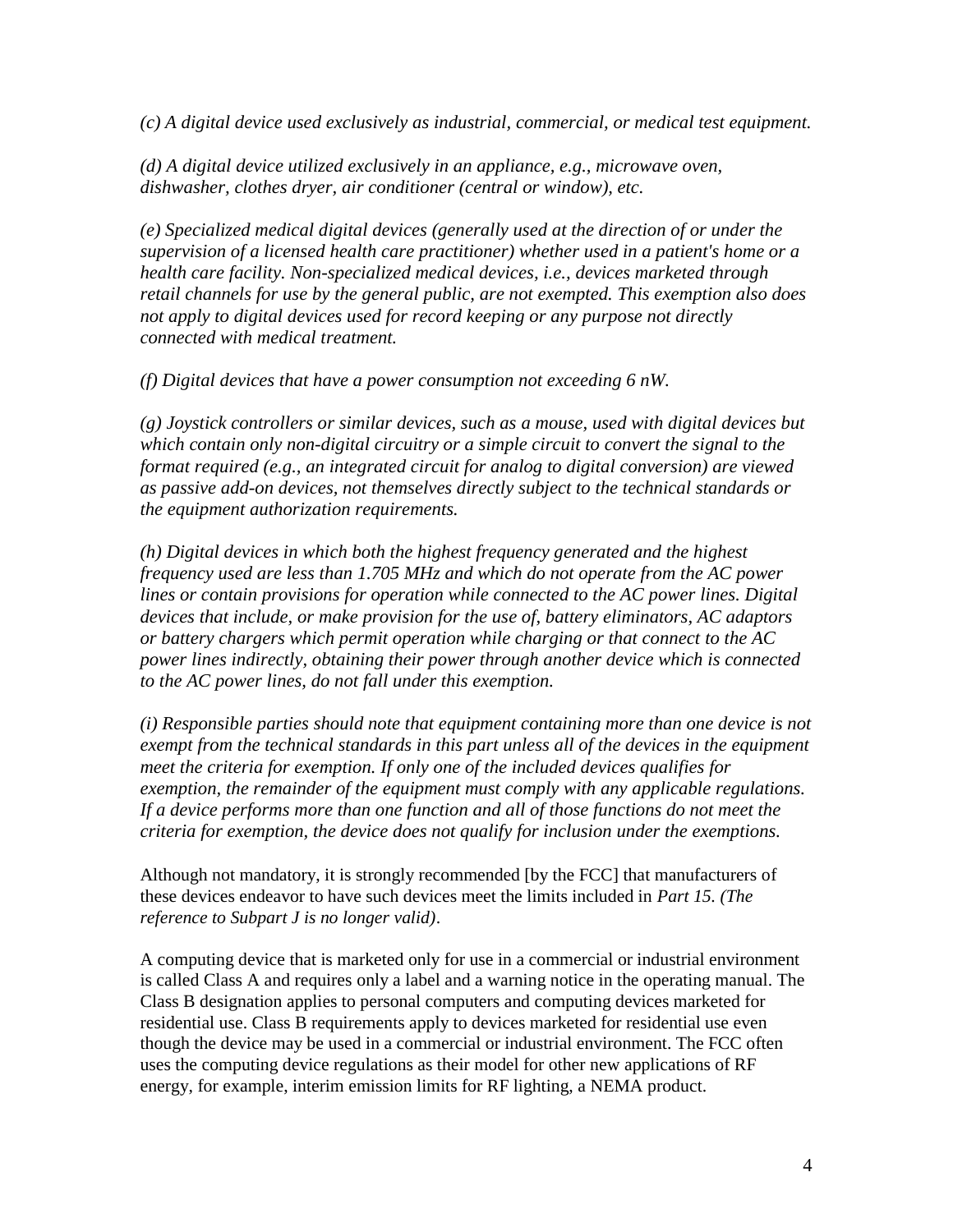*Section 15.3 has had many revisions since 2000. The latest revision was on Jan. 7, 2005 (70 FR 1373). See Section 15.3 (s) for revised definition for Personal computer.*

*(s) Personal computer - An electronic computer that is marketed for use in the home, notwithstanding business applications. Such computers are considered Class B digital devices. Computers which use a standard TV receiver as a display device or meet all of the following conditions are considered examples of personal computers:*

*(1) Marketed through a retail outlet or direct mail order catalog.*

*(2) Notices of sale or advertisements are distributed or directed to the general public or hobbyist users rather than restricted to commercial users.*

*(3) Operates on a battery or 120 volt electrical supply.*

*If the responsible party can demonstrate that because of price or performance the computer is not suitable for residential or hobbyist use, it may request that the computer be considered to fall outside of the scope of this definition for personal computers.*

The "general requirement" for restricted radiation devices not regulated under one of the subparts applying to specific devices, is that the total electromagnetic field not exceed 15 microvolts per meter at any point a distance equal to the wavelength divided by 2 pi between the apparatus and any point. This requirement becomes more difficult as the frequency increases, due to the shortening of the measurement distance, so that from a practical standpoint most applications are below the AM broadcast band (525 kHz). Electromagnetic energy at any frequency below 10 kHz or above 3 x 10~' kHz is excluded from the definition of RF energy in FCC regulations<sup>2</sup>.

*The source of the "general requirement" mentioned in the above paragraph could not be located. Nevertheless, the emission limits were revised on August 7, 1989 (54 FR 32339). See Section below for current emission limits.*

*Section 15.209*

 $\overline{a}$ 

*(a) Except as provided elsewhere in this subpart, the emissions from an intentional radiator shall not exceed the field strength levels specified in the following table:*

| Frequency (MHz) | Measurement dista Field strength | Measurement distance |
|-----------------|----------------------------------|----------------------|
|                 | (microvolts/ meters)             | (meters)             |
| 0.009-0.490     | 2400/F(kHz)                      | 300                  |
| 0.490-1.705     | 24000/F(kHz)                     | 30                   |
| 1.705-30.0      | 30                               | 30                   |
| 30-88           | $100$ [FNaa]                     | 3                    |
| 88-216          | $150$ <sup>[FNaa]</sup>          |                      |
| 216-960         | $200$ <sup>[FNaa]</sup>          |                      |
| Above 960       | 500                              |                      |

*[\[FNaa\]](file:///C:/Users/gettmank/AppData/Local/Microsoft/Windows/Temporary%20Internet%20Files/Content.Outlook/1665F8T4/%09%09%09%09%23%5bFNaa%5d) Except as provided in paragraph (g), fundamental emissions from intentional radiators operating under this Section shall not be located in the frequency bands 54-72* 

 $2^{2}$  For FCC Part 18, the limit is 9000 hertz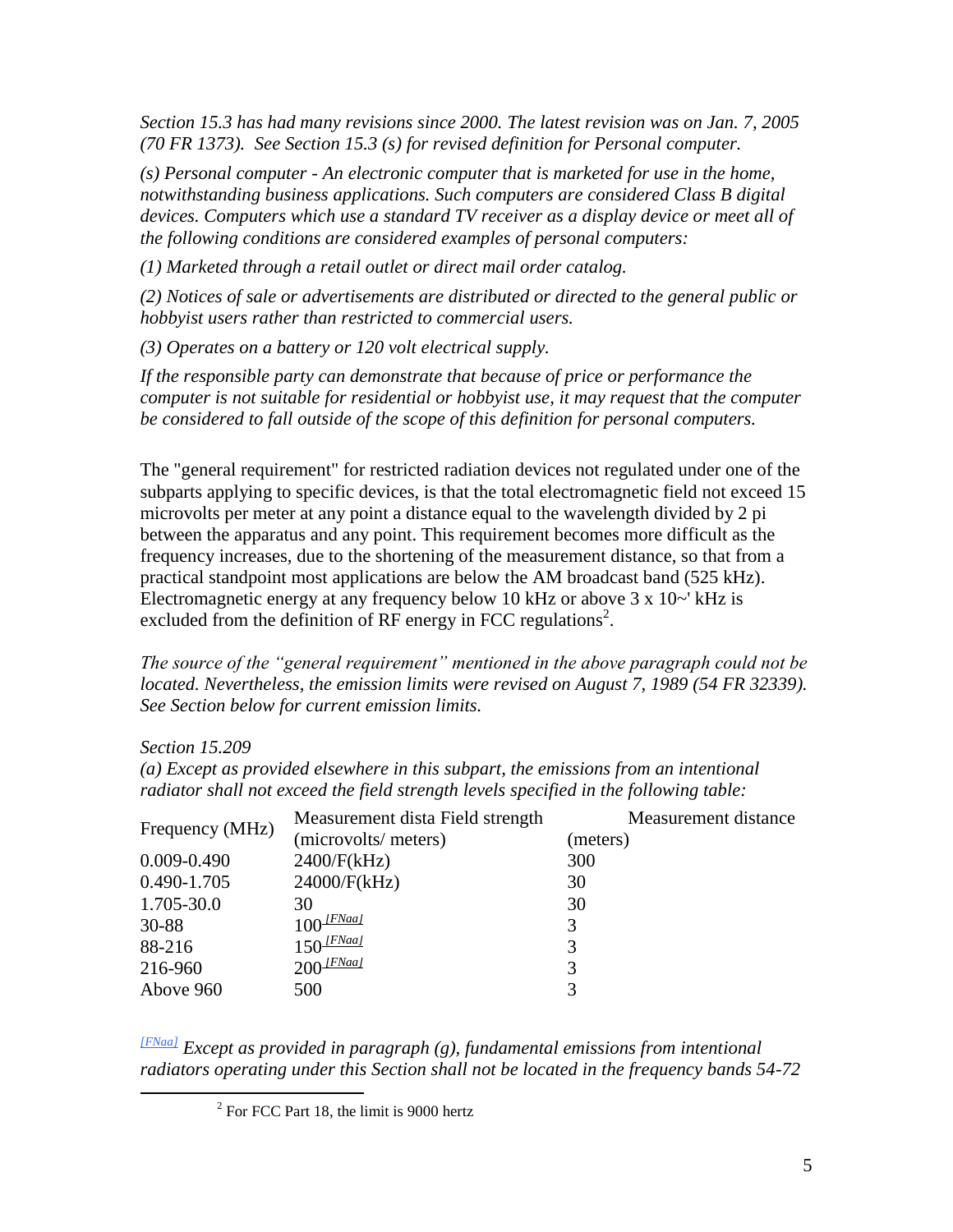*MHz, 76-88 MHz, 174-216 MHz or 470-806 MHz. However, operation within these frequency bands is permitted under other sections of this part, e.g., §§ 15.231 and 15.241.*

*(b) In the emission table above, the tighter limit applies at the band edges.*

*(c) The level of any unwanted emissions from an intentional radiator operating under these general provisions shall not exceed the level of the fundamental emission. For intentional radiators which operate under the provisions of other sections within this part and which are required to reduce their unwanted emissions to the limits specified in this table, the limits in this table are based on the frequency of the unwanted emission and not the fundamental frequency. However, the level of any unwanted emissions shall not exceed the level of the fundamental frequency.*

*(d) The emission limits shown in the above table are based on measurements employing a CISPR quasi-peak detector except for the frequency bands 9–90 kHz, 110–490 kHz and above 1000 MHz. Radiated emission limits in these three bands are based on measurements employing an average detector.*

*(e) The provisions in [§§ 15.31,](http://web2.westlaw.com/find/default.wl?mt=FederalGovernment&db=1000547&rs=WLW12.01&docname=47CFRS15.31&rp=%2ffind%2fdefault.wl&findtype=VP&ordoc=5088045&tc=-1&vr=2.0&fn=_top&sv=Split&tf=-1&pbc=9B2DA4F4&utid=1) [15.33,](http://web2.westlaw.com/find/default.wl?mt=FederalGovernment&db=1000547&rs=WLW12.01&docname=47CFRS15.33&rp=%2ffind%2fdefault.wl&findtype=VP&ordoc=5088045&tc=-1&vr=2.0&fn=_top&sv=Split&tf=-1&pbc=9B2DA4F4&utid=1) and [15.35](http://web2.westlaw.com/find/default.wl?mt=FederalGovernment&db=1000547&rs=WLW12.01&docname=47CFRS15.35&rp=%2ffind%2fdefault.wl&findtype=VP&ordoc=5088045&tc=-1&vr=2.0&fn=_top&sv=Split&tf=-1&pbc=9B2DA4F4&utid=1) for measuring emissions at distances other than the distances specified in the above table, determining the frequency range over which radiated emissions are to be measured, and limiting peak emissions apply to all devices operated under this part.*

*(f) In accordance with [§ 15.33\(a\),](http://web2.westlaw.com/find/default.wl?mt=FederalGovernment&db=1000547&rs=WLW12.01&docname=47CFRS15.33&rp=%2ffind%2fdefault.wl&findtype=L&ordoc=5088045&tc=-1&vr=2.0&fn=_top&sv=Split&tf=-1&referencepositiontype=T&pbc=9B2DA4F4&referenceposition=SP%3b8b3b0000958a4&utid=1) in some cases the emissions from an intentional radiator must be measured to beyond the tenth harmonic of the highest fundamental frequency designed to be emitted by the intentional radiator because of the incorporation of a digital device. If measurements above the tenth harmonic are so required, the radiated emissions above the tenth harmonic shall comply with the general radiated emission limits applicable to the incorporated digital device, as shown in [§ 15.109](http://web2.westlaw.com/find/default.wl?mt=FederalGovernment&db=1000547&rs=WLW12.01&docname=47CFRS15.109&rp=%2ffind%2fdefault.wl&findtype=VP&ordoc=5088045&tc=-1&vr=2.0&fn=_top&sv=Split&tf=-1&pbc=9B2DA4F4&utid=1) and as based on the frequency of the emission being measured, or, except for emissions contained in the restricted frequency bands shown in [§ 15.205,](http://web2.westlaw.com/find/default.wl?mt=FederalGovernment&db=1000547&rs=WLW12.01&docname=47CFRS15.205&rp=%2ffind%2fdefault.wl&findtype=VP&ordoc=5088045&tc=-1&vr=2.0&fn=_top&sv=Split&tf=-1&pbc=9B2DA4F4&utid=1) the limit on spurious emissions specified for the intentional radiator, whichever is the higher limit. Emissions which must be measured above the tenth harmonic of the highest fundamental frequency designed to be emitted by the intentional radiator and which fall within the restricted bands shall comply with the general radiated emission limits in [§ 15.109](http://web2.westlaw.com/find/default.wl?mt=FederalGovernment&db=1000547&rs=WLW12.01&docname=47CFRS15.109&rp=%2ffind%2fdefault.wl&findtype=VP&ordoc=5088045&tc=-1&vr=2.0&fn=_top&sv=Split&tf=-1&pbc=9B2DA4F4&utid=1) that are applicable to the incorporated digital device.*

*(g) Perimeter protection systems may operate in the 54–72 MHz and 76–88 MHz bands under the provisions of this section. The use of such perimeter protection systems is limited to industrial, business and commercial applications. [54 FR 32339, Aug. 7, 1989; 55 FR 18340, May 2, 1990; 62 FR 58658, Oct. 30, 1997]*

Communication on the power line comes under the general requirement stated in the paragraph immediately above. No authorization or user license is required. However the FCC may request information with regards to the basis for claiming compliance with the "general requirement". It is therefore suggested that tests be performed and the results be kept on file.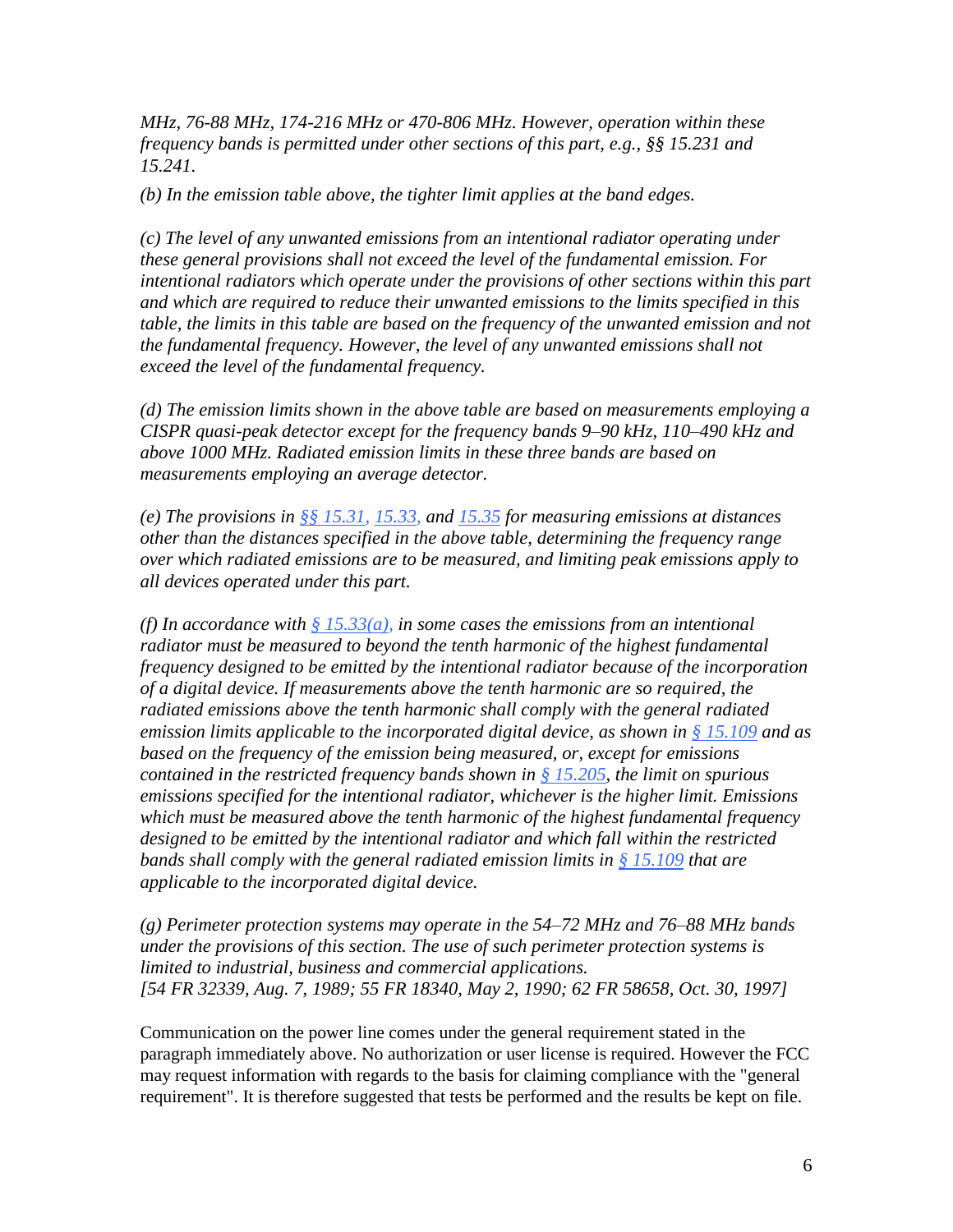The basic interference rule applies: in the event that harmful interference is caused, the operator shall promptly take steps to eliminate the interference. In addition, he must accept any interference caused to his operations.

*In 2004, the Commission established technical standards, operating restrictions and measurement guidelines for Access Broadband over Power Line (Access BPL) systems (ET docket No. 03-104, 19 FCC Rcd. 21265). See following Section 15.113*

*Power line carrier systems, as defined in [§ 15.3\(t\),](http://web2.westlaw.com/find/default.wl?mt=FederalGovernment&db=1000547&rs=WLW12.01&docname=47CFRS15.3&rp=%2ffind%2fdefault.wl&findtype=L&ordoc=5087900&tc=-1&vr=2.0&fn=_top&sv=Split&tf=-1&referencepositiontype=T&pbc=3462D097&referenceposition=SP%3b3a8700004efc7&utid=1) are subject only to the following requirements:*

*(a) A power utility operating a power line carrier system shall submit the details of all existing systems plus any proposed new systems or changes to existing systems to an industry-operated entity as set forth in [§ 90.35\(g\)](http://web2.westlaw.com/find/default.wl?mt=FederalGovernment&db=1000547&rs=WLW12.01&docname=47CFRS90.35&rp=%2ffind%2fdefault.wl&findtype=L&ordoc=5087900&tc=-1&vr=2.0&fn=_top&sv=Split&tf=-1&referencepositiontype=T&pbc=3462D097&referenceposition=SP%3b16f4000091d86&utid=1) of this chapter. No notification to the FCC is required.*

*(b) The operating parameters of a power line carrier system (particularly the frequency) shall be selected to achieve the highest practical degree of compatibility with authorized or licensed users of the radio spectrum. The signals from this operation shall be contained within the frequency band 9 kHz to 490 kHz. A power line carrier system shall operate on an unprotected, non-interference basis in accordance with [§ 15.5](http://web2.westlaw.com/find/default.wl?mt=FederalGovernment&db=1000547&rs=WLW12.01&docname=47CFRS15.5&rp=%2ffind%2fdefault.wl&findtype=VP&ordoc=5087900&tc=-1&vr=2.0&fn=_top&sv=Split&tf=-1&pbc=3462D097&utid=1) of this part. If harmful interference occurs, the electric power utility shall discontinue use or adjust its power line carrier operation, as required, to remedy the interference. Particular attention should be paid to the possibility of interference to Loran C operations at 100 kHz.*

*(c) Power line carrier system apparatus shall be operated with the minimum power possible to accomplish the desired purpose. No equipment authorization is required.*

*(d) The best engineering principles shall be used in the generation of radio frequency currents by power line carrier systems to guard against harmful interference to authorized radio users, particularly on the fundamental and harmonic frequencies.*

*(e) Power line carrier system apparatus shall conform to such engineering standards as may be promulgated by the Commission. In addition, such systems should adhere to industry approved standards designed to enhance the use of power line carrier systems.*

*(f) The provisions of this Section apply only to systems operated by a power utility for general supervision of the power system and do not permit operation on electric lines which connect the distribution substation to the customer or house wiring. Such operation can be conducted under the other provisions of this part. [54 FR 32339, Aug. 7, 1989; 75 FR 63031, Oct. 13, 2010]*

Part 15 also regulates incidental radiation devices, any device that radiates radio frequency energy during the course of its operation although the device is not intentionally designed to generate radio frequency energy. The only rule is that incidental radiation devices shall be operated so that the RF energy emitted does not cause harmful interference; if it does, the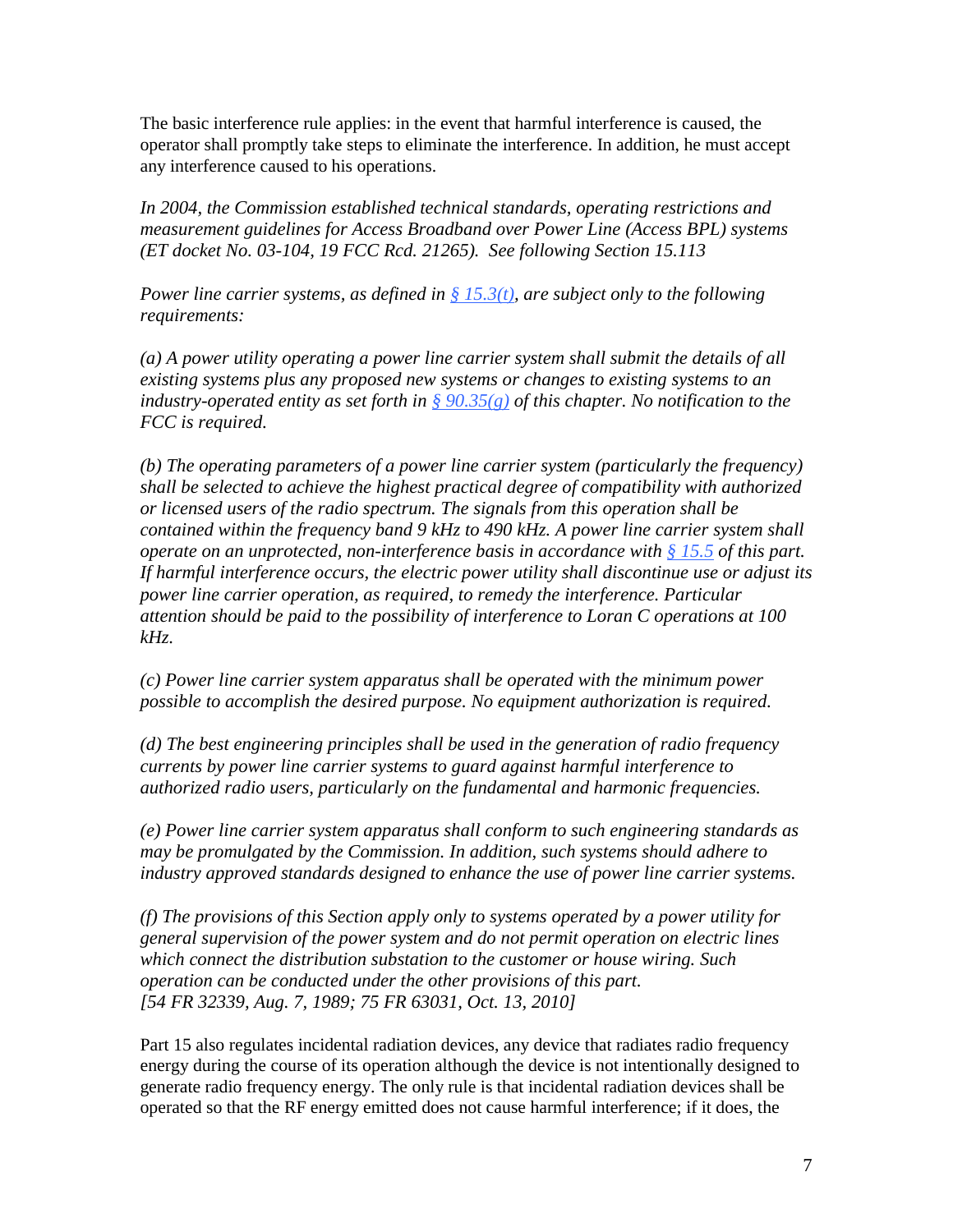basic rule applies again: the operator shall promptly take steps to eliminate the harmful interference. Examples of NEMA products that are incidental radiation devices include motors incorporating commutators and switches that produce arcs when interrupting current.

In cases where the source of interference and the communication equipment suffering interference belong to the same owner, in a factory for example, the owner has the option of how to operate both; the FCC does not want to be involved. (This statement reflects a philosophy, not a regulation.) The general requirement that the operator promptly take steps to eliminate harmful interference assumes that there will be a complaint to trigger such operator action. The FCC has powers of enforcement that are used when complaints are received.

# F. Part 18 "Industrial, Scientific and Medical Equipment (ISM)"

Part 18 applies to equipment designed to generate and use locally RF energy for any purpose other than communication. Examples include heating, ionization of gases, and mechanical vibration; and applications of these examples include industrial heating, RF lighting and ultrasonic equipment. Among specific NEMA ISM products are RF stabilized arc welders, and magnetic resonance equipment used for creating an image for medical diagnosis and biological research. Essentially, ISM equipment is permitted unlimited power within the specified ISM frequency bands, but with consideration of the requirement that the energy radiated and the bandwidth of emissions shall be reduced to the greatest extent practicable. The center frequencies of these ISM Lands are 6.78, 13.56, 27.12, 40.68, 915, 2450, 5800, 24125, 61250, 122400, and 245000 MHz. Several of the frequencies are integer multiples of others to accommodate harmonics.

Proper operation of ISM equipment within the ISM bands is an exception to the basic rule requiring operator elimination of harmful interference to any radio communication services, even in the case of interference to licensed radio communication services within the ISM frequency bands. Outside of these specific ISM bands, emissions from ISM equipment are restricted to specified limits in 18.305 and 18.307, and the basic rule requiring elimination of harmful interference applies. Operation is prohibited in specified safety, search, and rescue frequency bands.

Part 18 was extensively revised 1998. *(See 67 FR 45671)* The technical requirements are essentially unchanged but the regulations are now more easily understood and the administrative provisions are less burdensome. Only consumer ISM products must be evaluated before being marketed and must be labeled. Non-consumer ISM equipment shall be subject to verification, which means that the manufacturer makes measurements or takes the necessary steps to insure that the equipment complies with the appropriate technical standards. Submittal of a sample unit or data is not required unless specifically requested by the FCC, Those measurements must generally be made prior to marketing the product. Information about the 'interference potential of ISM equipment, maintenance, and simple measures that can be taken to correct interference is required in the instruction manual.

Pending further rulemaking, RF lighting devices continue to be subject to the same emission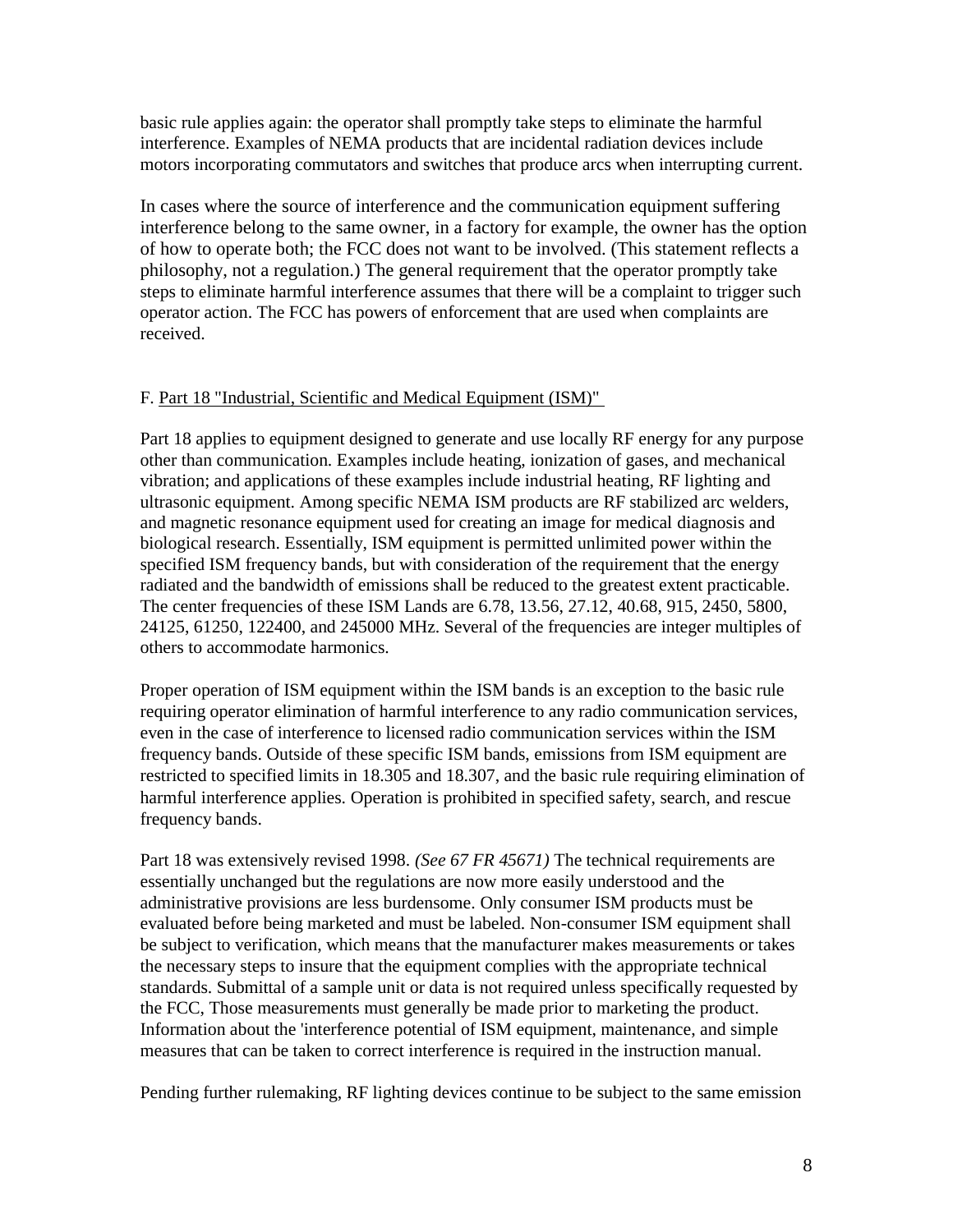limits as computing devices, including less restrictive limits for lighting devices only marketed for commercial and industrial use. The FCC is now relying on NEMA to develop appropriate voluntary standards, including limits and methods of measurement, for RF lighting devices.

*On July 12, 1999, (64 FR 37417), the Commission published a Report and Order which amended Part 18 of the Commission's rules for radio frequency (RF) lighting devices. See Section below.*

*Section 18.305*

*(a) ISM equipment operating on a frequency specified in [§ 18.301](http://web2.westlaw.com/find/default.wl?mt=FederalGovernment&db=1000547&rs=WLW12.01&docname=47CFRS18.301&rp=%2ffind%2fdefault.wl&findtype=VP&ordoc=5088480&tc=-1&vr=2.0&fn=_top&sv=Split&tf=-1&pbc=6F8BCF47&utid=1) is permitted unlimited radiated energy in the band specified for that frequency.*

*(b) The field strength levels of emissions which lie outside the bands specified in [§](http://web2.westlaw.com/find/default.wl?mt=FederalGovernment&db=1000547&rs=WLW12.01&docname=47CFRS18.301&rp=%2ffind%2fdefault.wl&findtype=VP&ordoc=5088480&tc=-1&vr=2.0&fn=_top&sv=Split&tf=-1&pbc=6F8BCF47&utid=1)  [18.301,](http://web2.westlaw.com/find/default.wl?mt=FederalGovernment&db=1000547&rs=WLW12.01&docname=47CFRS18.301&rp=%2ffind%2fdefault.wl&findtype=VP&ordoc=5088480&tc=-1&vr=2.0&fn=_top&sv=Split&tf=-1&pbc=6F8BCF47&utid=1) unless otherwise indicated, shall not exceed the following:*

| Equipment                                                  | Operating frequency      | RF Power generated by Field strength limit<br>equipment (watts) | (uV/m)                                   | <i>Distance</i><br>( <i>meters</i> ) |
|------------------------------------------------------------|--------------------------|-----------------------------------------------------------------|------------------------------------------|--------------------------------------|
| Any type unless<br>otherwise specified<br>(miscellaneous). | Any ISM frequency        | Below 500                                                       | 25                                       | 300                                  |
|                                                            |                          | 500 or more                                                     | 25 square root<br>power/500              | $^{[FN1]}300$                        |
|                                                            | Any non-ISM<br>frequency | Below 500                                                       | 15                                       | 300                                  |
|                                                            |                          | 500 or more                                                     | 15 square root<br>power/500              | $^{[FN1]}300$                        |
| Industrial heaters and<br>RF stabilized arc<br>welders.    | On or below 5,725<br>MHz | Any                                                             | 10                                       | 1,600                                |
|                                                            | Above 5,725 MHz          | Any                                                             | $($ <sup>[FN2]</sup> )                   | $($ <sup>[FN2]</sup> )               |
| Medical diathermy                                          | Any ISM frequency        | Any                                                             | 25                                       | 300                                  |
|                                                            | Any non-ISM<br>frequency | Any                                                             | 15                                       | 300                                  |
| <b>Ultrasonic</b>                                          | Below 490 kHz            | Below 500                                                       | 2,400/F(kHz)                             | 300                                  |
|                                                            |                          | 500 or more                                                     | 2,400/F(kHz)<br>square root<br>power/500 | $1$ <i>FN31</i> 300                  |
|                                                            | 490 to 1,600 kHz         | Any                                                             | 24,000/F(kHz)                            | 30                                   |
|                                                            | Above 1,600 kHz          | Any                                                             | 15                                       | 30                                   |
| Induction cooking<br>ranges                                | Below 90 kHz             | Any                                                             | 1,500                                    | $F^{N4}30$                           |
|                                                            | On or above 90 kHz       | Any                                                             | 300                                      | $1$ FN4 $1$ 30                       |

<span id="page-8-0"></span>*[\[FN1\]](#page-8-0) Field strength may not exceed 10 muV/m at 1600 meters. Consumer equipment operating below 1000 MHz is not permitted the increase in field strength otherwise permitted here for power over 500 watts.*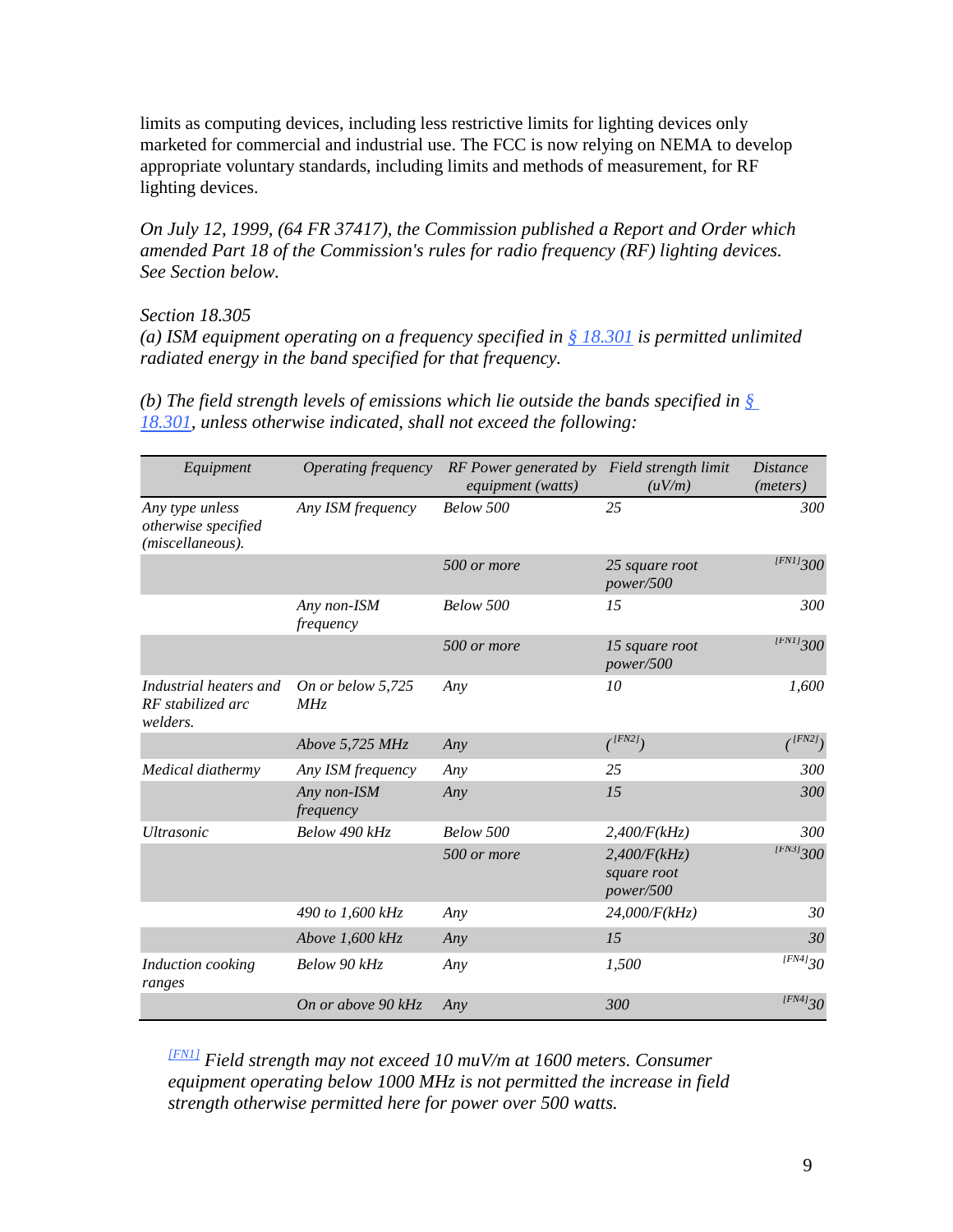<span id="page-9-0"></span>*[\[FN2\]](#page-9-0) Reduced to the greatest extent possible.*

<span id="page-9-1"></span>*[\[FN3\]](#page-9-1) Field strength may not exceed 10 muV/m at 1600 meters. Consumer equipment is not permitted the increase in field strength otherwise permitted here for over 500 watts.*

<span id="page-9-2"></span>*[\[FN4\]](#page-9-2) Induction cooking ranges manufactured prior to February 1, 1980, shall be subject to the field strength limits for miscellaneous ISM equipment.*

| Frequency (MHz)         |          | Field strength limit at 30 meters<br>(muV/m) |
|-------------------------|----------|----------------------------------------------|
| Non-consumer equipment: |          |                                              |
|                         | 330-88   | 30                                           |
|                         | 388-216  | 50                                           |
|                         | 216-1000 | 70                                           |
| Consumer equipment:     |          |                                              |
|                         | 330-88   | 10                                           |
|                         | 388-216  | 15                                           |
|                         | 216-1000 | 20                                           |

*(c) The field strength limits for RF lighting devices shall be the following:*

*Notes* 

*1. The tighter limit shall apply at the boundary between two frequency ranges.* 

*2. Testing for compliance with these limits may be made at closer distances, provided a sufficient number of measurements are taken to plot the radiation pattern, to determine the major lobes of radiation, and to determine the expected field strength level at 30, 300, or 1600 meters. Alternatively, if measurements are made at only one closer fixed distance, then the permissible field strength limits shall be adjusted using 1/d as an attenuation factor.* 

*[\[51 FR 17970,](http://web2.westlaw.com/find/default.wl?mt=FederalGovernment&db=184736&rs=WLW12.01&postype=P&docname=UUID(I05FA45B036-5C11DAAECA8-D28B8108CB8)&rp=%2ffind%2fdefault.wl&findtype=l&ordoc=5088480&aqt=cr_47CFRS18.305&tc=-1&vr=2.0&fn=_top&sv=Split&tf=-1&pbc=6F8BCF47&utid=1) May 16, 1986; [52 FR 43198,](http://web2.westlaw.com/find/default.wl?mt=FederalGovernment&db=184736&rs=WLW12.01&postype=P&docname=UUID(IC258A8C036-1E11DA815BD-679F0D6A697)&rp=%2ffind%2fdefault.wl&findtype=l&ordoc=5088480&aqt=cr_47CFRS18.305&tc=-1&vr=2.0&fn=_top&sv=Split&tf=-1&pbc=6F8BCF47&utid=1) Nov. 10, 1987]*

*On July 10, 2002 (67 FR 45666), the Commission published amended rules for Conducted Emission Limits in the Federal Register. See Section below*

# *§ 18.307 Conduction limits.*

*For the following equipment, when designed to be connected to the public utility (AC) power line the radio frequency voltage that is conducted back onto the AC power line on any frequency or frequencies shall not exceed the limits in the following tables. Compliance with the provisions of this paragraph shall be based on the measurement of the radio frequency voltage between each power line and ground at the power terminal using a 50 muH/50 ohms line impedance stabilization network (LISN).*

*(a) All Induction cooking ranges and ultrasonic equipment:*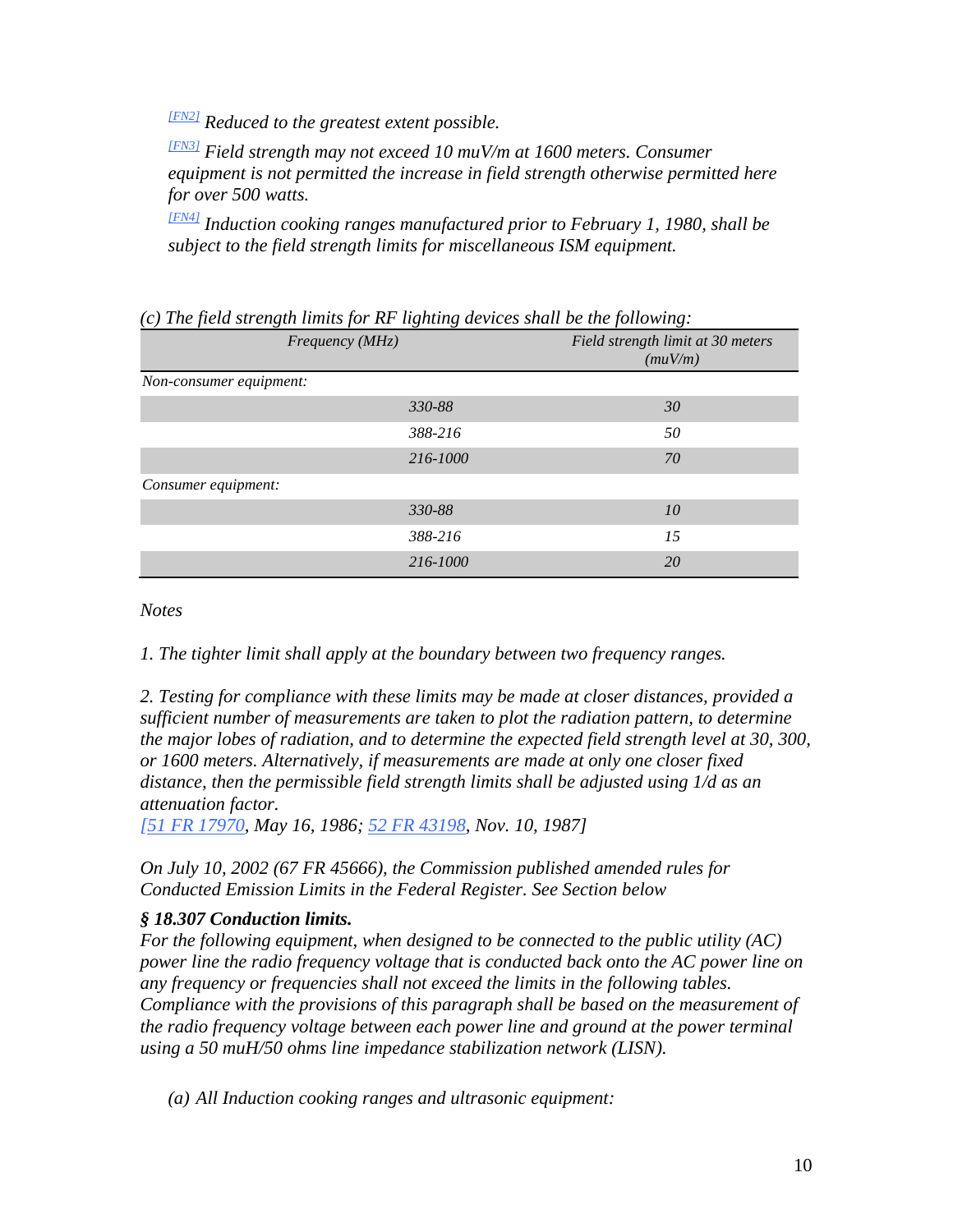| Frequency of emission $(MHz)$ | Conducted limit (dBmuV) |                     |
|-------------------------------|-------------------------|---------------------|
|                               | Quasi-peak              | Average             |
| $0.009 - 0.05$                | <i>110</i>              | $- -$               |
| $0.05 - 0.15$                 | 90-80 $^{[FN*]}$        | $- -$               |
| $0.15 - 0.5$                  | 66 to 56 [FN*]          | 56 to 46 $^{[FN*]}$ |
| $0.5 - 5$                     | 56                      | 46                  |
| $5 - 30$                      | 60                      | 50                  |

*[\[FN\\*\]](file:///C:/Users/gettmank/AppData/Local/Microsoft/Windows/Temporary%20Internet%20Files/Content.Outlook/1665F8T4/%09%09%09%09%23%5bFN*%5d) Decreases with the logarithm of the frequency.*

| (D) Au other part 18 consumer aevices: |                         |                     |
|----------------------------------------|-------------------------|---------------------|
| Frequency of emission $(MHz)$          | Conducted limit (dBmuV) |                     |
|                                        | Quasi-peak              | Average             |
| $0.15 - 0.5$                           | 66 to 56 $^{[FN*]}$     | 56 to 46 $^{[FN*]}$ |
| $0.5 - 5$                              | 56                      | 46                  |
| $5 - 30$                               | 60                      | 50                  |

 $(h)$  *All other part*  $18$  *consumer de* 

<span id="page-10-0"></span> $[FN^*]$  Decreases with the logarithm of the frequency.

#### (c) RF lighting devices:

| Frequency(MHz)          | Maximum RF line voltage measured with<br>a 50 uH/50 ohm LISN (uV) |
|-------------------------|-------------------------------------------------------------------|
| Non-consumer equipment: |                                                                   |
| 0.45 to 1.6             | 1,000                                                             |
| 1.6 to 30               | 3,000                                                             |
| Consumer equipment:     |                                                                   |
| $0.45$ to $2.51$        | 250                                                               |
| 2.51 to $3.0$           | 3,000                                                             |
| 3.0 to 30               | 250                                                               |

*(d) If testing with a quasi-peak detector demonstrates that the equipment complies with the average limits specified in the appropriate table in this section, additional testing to demonstrate compliance using an average detector is not required.*

*(e) These conduction limits shall apply only outside of the frequency bands specified in [§](http://web2.westlaw.com/find/default.wl?mt=FederalGovernment&db=1000547&rs=WLW12.01&docname=47CFRS18.301&rp=%2ffind%2fdefault.wl&findtype=VP&ordoc=10954552&tc=-1&vr=2.0&fn=_top&sv=Split&tf=-1&pbc=AC4253DF&utid=1)  [18.301.](http://web2.westlaw.com/find/default.wl?mt=FederalGovernment&db=1000547&rs=WLW12.01&docname=47CFRS18.301&rp=%2ffind%2fdefault.wl&findtype=VP&ordoc=10954552&tc=-1&vr=2.0&fn=_top&sv=Split&tf=-1&pbc=AC4253DF&utid=1)*

*(f) For ultrasonic equipment, compliance with the conducted limits shall preclude the need to show compliance with the field strength limits below 30 MHz unless requested by the Commission.*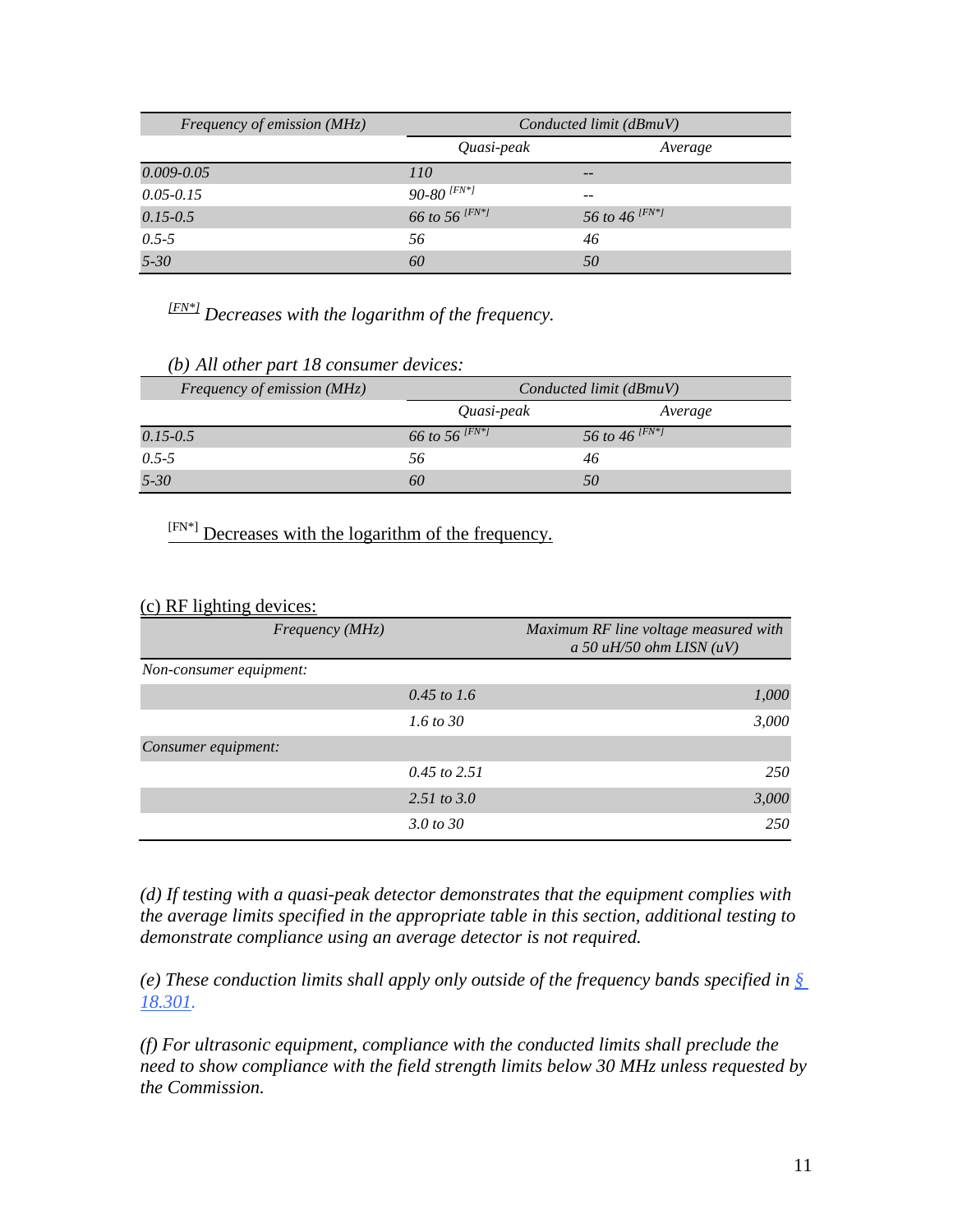*(g) The tighter limits shall apply at the boundary between two frequency ranges. [\[52 FR 43198,](http://web2.westlaw.com/find/default.wl?mt=FederalGovernment&db=184736&rs=WLW12.01&postype=P&docname=UUID(IC258A8C036-1E11DA815BD-679F0D6A697)&rp=%2ffind%2fdefault.wl&findtype=l&ordoc=10954552&aqt=cr_47CFRS18.307&tc=-1&vr=2.0&fn=_top&sv=Split&tf=-1&pbc=AC4253DF&utid=1) Nov. 10, 1987; [64 FR 37419,](http://web2.westlaw.com/find/default.wl?mt=FederalGovernment&db=184736&rs=WLW12.01&postype=P&docname=UUID(IEB20747031-4811DA815BD-679F0D6A697)&rp=%2ffind%2fdefault.wl&findtype=l&ordoc=10954552&aqt=cr_47CFRS18.307&tc=-1&vr=2.0&fn=_top&sv=Split&tf=-1&pbc=AC4253DF&utid=1) July 12, 1999; [67 FR 45671,](http://web2.westlaw.com/find/default.wl?mt=FederalGovernment&db=184736&rs=WLW12.01&postype=P&docname=UUID(ID42810C034-0411DA8794A-B47DD0CABB0)&rp=%2ffind%2fdefault.wl&findtype=l&ordoc=10954552&aqt=cr_47CFRS18.307&tc=-1&vr=2.0&fn=_top&sv=Split&tf=-1&pbc=AC4253DF&utid=1) July 10, 2002; [67 FR 48415,](http://web2.westlaw.com/find/default.wl?mt=FederalGovernment&db=0001037&rs=WLW12.01&docname=67FR48415&rp=%2ffind%2fdefault.wl&findtype=Y&ordoc=10954552&tc=-1&vr=2.0&fn=_top&sv=Split&tf=-1&pbc=AC4253DF&utid=1) July 24, 2002]*

The measurement techniques which will be used by the FCC to determine compliance with Part 18 are set out in "Methods of Measurement *of Radio Noise Emissions from* ISM Equipment". Although the procedures in MP-5 are not mandated, manufacturers are encouraged to follow the techniques that will be used by the FCC.

Part 2, Subparts I (Marketing of RF Devices), J (Equipment Authorization Procedures) and K (Importation) describe the steps necessary to bring an FCC regulated product to market. Subpart I generally restricts marketing prior to certification or testing certain activities for computing devices and ISM equipment. Subpart J covers certification and verification.

G. FCC Technical Bulletins

FCC Bulletins relating to radio frequency devices include the following; copies are available from [http://www.fcc.gov/encyclopedia/useful-links-other-material-office](http://www.fcc.gov/encyclopedia/useful-links-other-material-office-legislative-affairs#tools)[legislative-affairs#tools.](http://www.fcc.gov/encyclopedia/useful-links-other-material-office-legislative-affairs#tools)

OST-61 The FCC Equipment Authorization Program for Radio Frequency Devices

OST-62 Understanding the FCC Regulations Concerning Computing Devices

OST-63 Understanding FCC Rules & Regulations under Part 15 for Low Power Transmitters\*

OET Bulletin 56 -Questions and Answers about Biological Effects and Potential Hazards of Radio- frequency Electromagnetic Fields

OET Bulletin 61 -The FCC Equipment Authorization Program for Radio Frequency Devices.

OET Bulletin 62 -Understanding the FCC Regulations for Computers and Other Digital Devices.

OET Bulletin 63 -Understanding the FCC Regulations for Low-Power, Non-Licensed Transmitters.

OET Bulletin 65 -Evaluating Compliance with FCC Guidelines for Human Exposure to Radiofrequency

Electromagnetic Fields BULLETINS AVAILABLE FROM FCC FORM CONTRACTOR AT 1 800 418-3676 or CAN BE DOWNLOADED AT: <http://www.fcc.gov/oet/info/documents/bulletins>OR <http://transition.fcc.gov/oet/info/documents/bulletins/>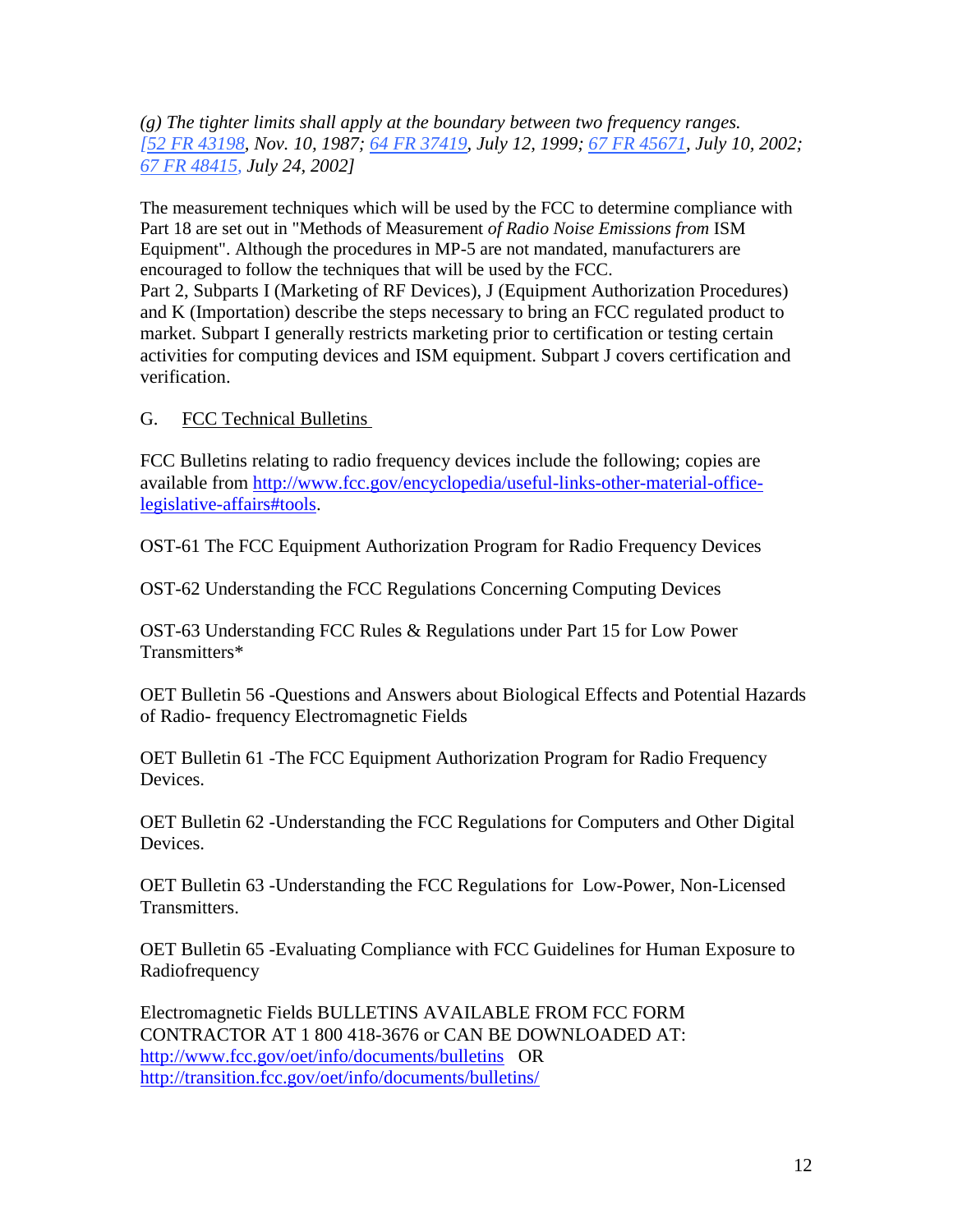# QUESTIONS CONCERNING "DECLARATION OF CONFORMITY" MAY BE DIRECTED TO OET (OFFICE OF ENGINEERING AND TECHNOLOGY) AT 301 362- 3000

"Declaration of Conformity" is a program where private firms conduct the testing for measuring specific types of devices subject to the requirements in Part 15 and have indicated that they are available to the public on a contract basis.

A list of contract test sites is available on the FCC website at:

<http://www.fcc.gov/oet/info/database/testsite> OR <http://transition.fcc.gov/oet/info/database/testsite/>

# OTHER OET WEBSITES:

General Info:<http://transition.fcc.gov/oet/info/filing/>

Rules: <http://www.fcc.gov/oet/info/rules/> OR [http://www.fcc.gov/encyclopedia/rules](http://www.fcc.gov/encyclopedia/rules-regulations-title-47)[regulations-title-47](http://www.fcc.gov/encyclopedia/rules-regulations-title-47) and navigate to Part 15 rules.

Rulemaking: <http://www.fcc.govet/dockets/et95-19/> OR<http://www.fcc.gov/rulemaking>

# EQUIPMENT AUTHORIZATION DATABASES:

Granted: <http://www.fcc.gov/oet/fccid/> OR <http://transition.fcc.gov/oet/ea/fccid/> Pending Applications, Generic & Grantee Search & Test Firms Report: <https://fjallfoss.fcc.gov/oetcf/eas/reports/GenericSearch.cfm>

# H. Frequently Asked Questions

Labeling requirement in 47 CFR 15.19 indicate that a Part 15 device must not cause harmful interference and must accept interference. Operation is subject to the following two conditions: (1) This device may not cause harmful interference, and (2) this device must accept any interference received, including interference that may cause undesired operation.

See <https://apps.fcc.gov/oetcf/kdb/index.cfm> and Search for Publication Number 784748 (What are the labeling and user information requirements for Part 15 and Part 18 devices?) for additional information.

I. Electronic Filing Instructions

<http://www.fcc.gov/oet/info/filing/ead>OR <http://transition.fcc.gov/oet/info/filing/>

J. Summary Of Equipment Authorization Procedures And General Information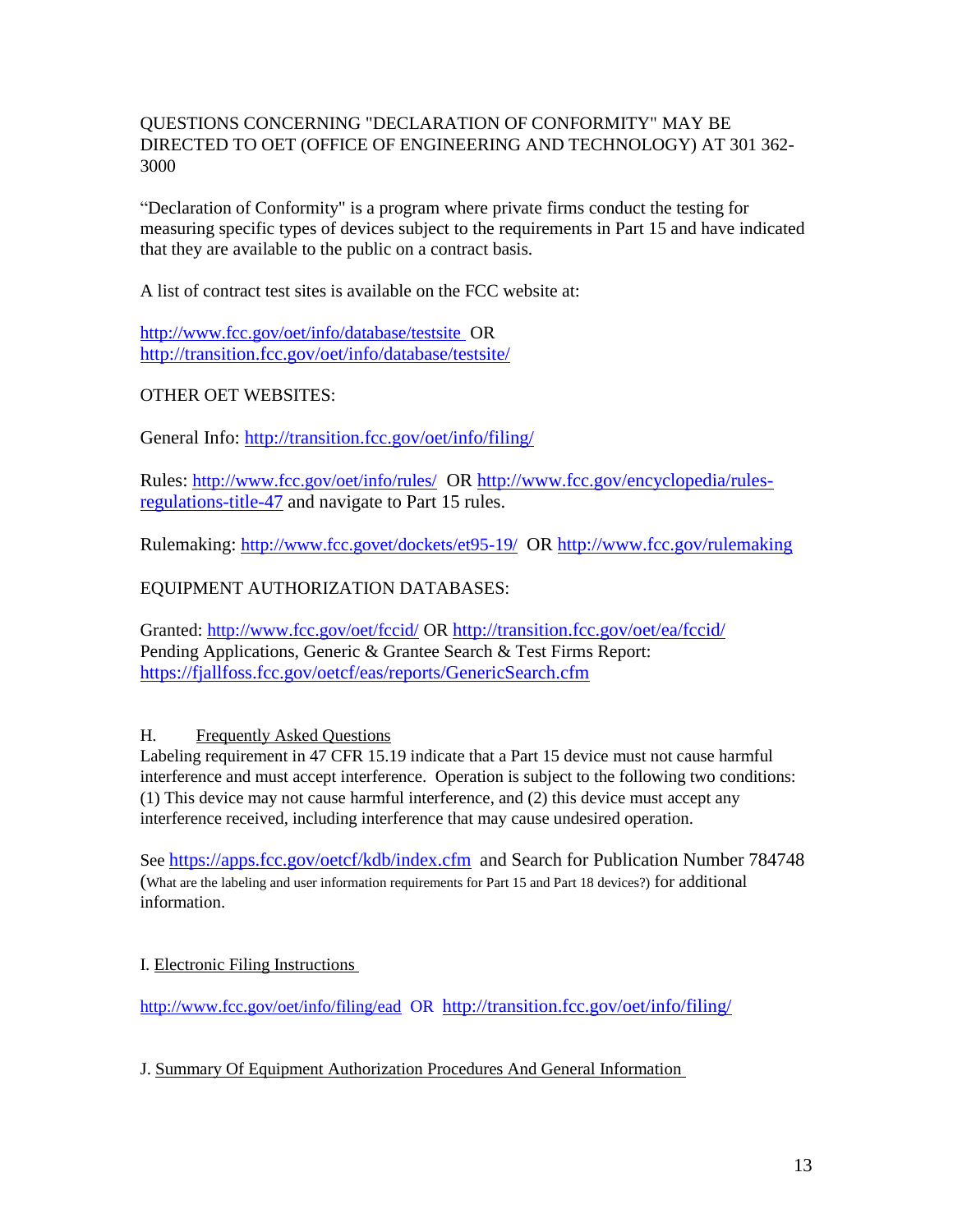The FCC is on the Internet: [http://www.fcc.gov](http://www.fcc.gov/) & <http://www.fcc.gov/encyclopedia/equipment-authorization>

FCC RULES AND REGULATIONS - Applicants for equipment authorization of radio frequency devices are advised to purchase a copy of Volume I of the current edition of the FCC Rules, 47 CFR, Parts 0-19 for complete information. Administrative and application procedural rules are in Subpart J of Part 2. Depending on the specific authorization procedure and the type of equipment, technical standards may be found in other parts of the FCC Rules. See Page 5 for a list of the Government Bookstores where you may purchase or download a copy of the FCC Rules. [\(http://www.fcc.gov/oet/info/rules\)](http://www.fcc.gov/oet/info/rules)

APPLICANT/GRANTEE CODE - If you have a device that requires equipment approval and you are a first time filer you MUST obtain an Applicant/Grantee Code. An applicant/grantee code can be obtained online at the FCC website. Please refer to the attached Office of Engineering and Technology Fee Filing Guide for detailed information or at our web site<http://www.fcc.gov/fees>.

You should get your device tested at an approved test laboratory. A copy of the Contract Test Sites is attached or you can obtain a copy via the internet at: [http://transition.fcc.gov/oet/info/database/testsite/.](http://transition.fcc.gov/oet/info/database/testsite/)

Once you receive the code from the FCC and the test report and other information from the test laboratory, you can then forward to the FCC, or the TCB, the completed Application for Equipment Authorization (FCC Form 731). See Pages 10-13 for complete instructions on the proper procedure to be followed for completing the FCC Form 731 along with information on the assembly procedure and format, and the labeling requirements for devices submitted for certification. Also refer to the attached Office of Engineering and Technology Fee Filing Guide for additional information or a copy can be obtained at our website at:<http://www.fcc.gov/fees>.

CERTIFICATION - Requires submittal of an application, to the FCC or a TCB, which includes a complete technical description of the product and a measurement report showing compliance with the FCC technical standards. Devices subject to certification include: low power transmitters such as cordless telephones, garage door opener controls, radio control toys, and security alarm systems, and scanning receivers. Personal computers and peripherals (i.e., printers, video monitors, modems, etc.) can be certified, only by a TCB (see Public Notice DA 002224). However, with the implementation of the Declaration of Conformity (DoC) in l996, it is recommended that the DoC procedure be used for those devices whenever possible.

VERIFICATION - If your device requires verification only, see pages 14-15 for complete instructions on how to obtain verification and the proper labeling of verification devices.

DECLARATION OF CONFORMITY - If your device is to be approved under the Declaration of Conformity (DoC), Pages 16-18 explains the procedure and labeling requirements for personal computers and personal computer peripherals. MARKETING REQUIREMENTS - Outlined on Page 19.

TEST PROCEDURE FOR DIGITAL DEVICES - The American National Standards Institute (ANSI) Standard, C63.4-1992, has been incorporated into Section 15.31 of the FCC's Rules by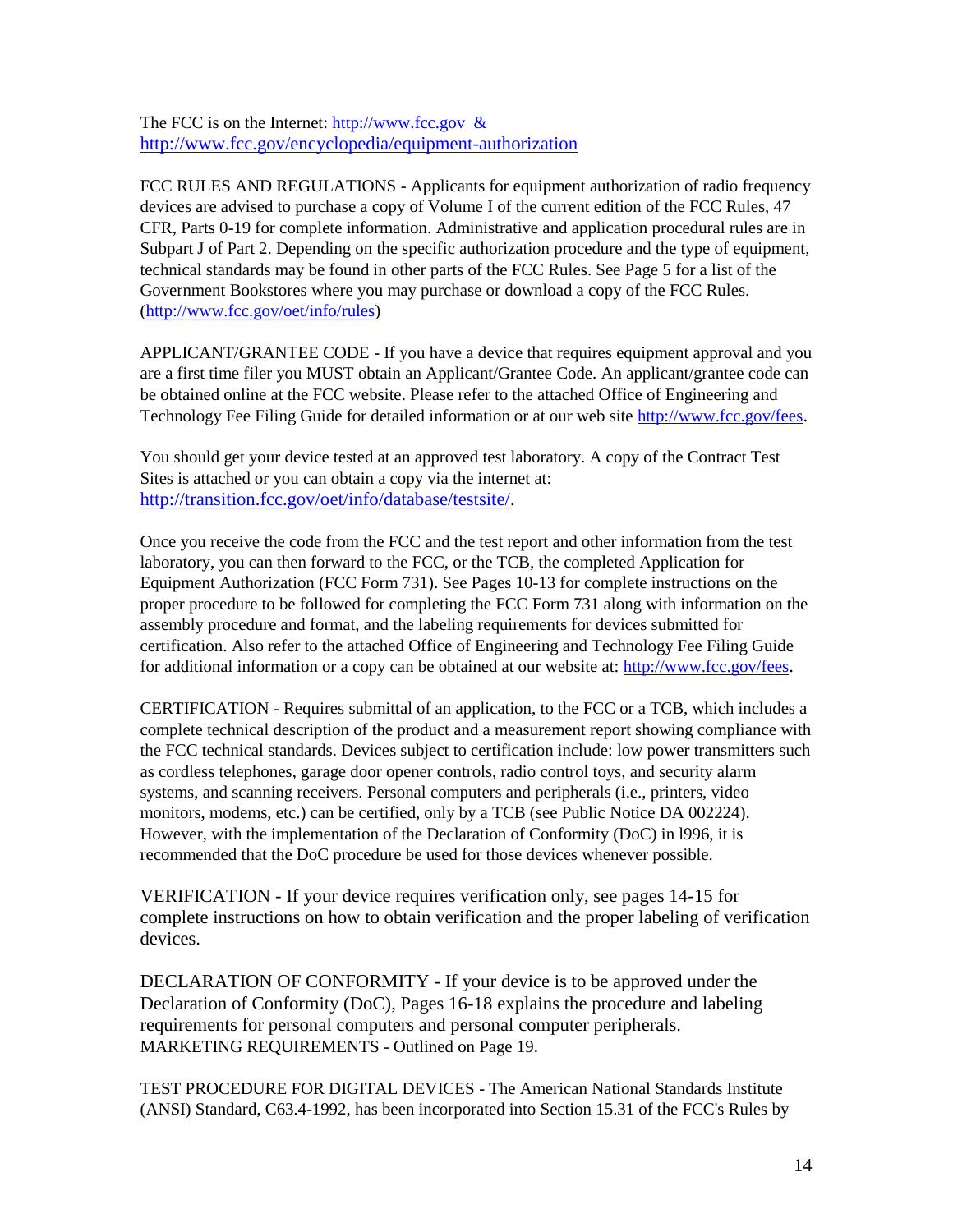reference as the test procedure for determining compliance of digital devices other than unintentional radiators and low-power transmitters. Copies of the ANSI C63.4-1992 test procedure may be purchased from:

IEEE STANDARDS DEPARTMENT 445 Hoes Lane P.O. Box 1331 Piscataway, NJ 08855-1331 Telephone No. 1-800-678-4333 Facsimile No. (908) 981-9667 Internet: http://www.ieee.org/

FCC FORMS - FCC Forms are available at the address below or online as follows:

FCC Remittance advice, Form 159 at<http://www.fcc.gov/forms>.

Federal Communications Commission Forms Distribution Center 9300 E. Hampton Drive Capitol Heights, MD 20743 Telephone No. (202) 418-3676 or 1-800-418-3676

FCC Forms may be reproduced under the conditions specified in 47 CFR, Sections 0.409 of the Rules. Forms can also be downloaded from the FCC's website at: <http://www.fcc.gov/oet/info/forms/>OR <http://www.fcc.gov/forms>

QUESTIONS/CONCERNS - Questions concerning equipment authorization procedures and FCC Form 731 should be addressed to:

Federal Communications Commission Telephone No. 301-362-3000 Facsimile No. (301) 344-2050 E-mail: labinfo@fcc.gov

INTERNET ACCESS - The FCC provides an on-line service called the Equipment Authorization Electronic Filing System. This system can be used to check the status of equipment authorizations, file applications, and lookup information about granted authorizations. This system is available under the "OET Equipment Authorization Division Electronic Filing" link of the FCC Electronic Filing home page.

PART 68 - Some devices, such as computer modems and cordless telephone base stations, are subject to Part 68 registration requirements in addition to Part 15 requirements. Inquiries concerning Part 68 registration requirements should be addressed to:

Tim Jeffries – ATIS [http://www.part68.org](http://www.part68.org/) Telephone No. (202) 662-8669